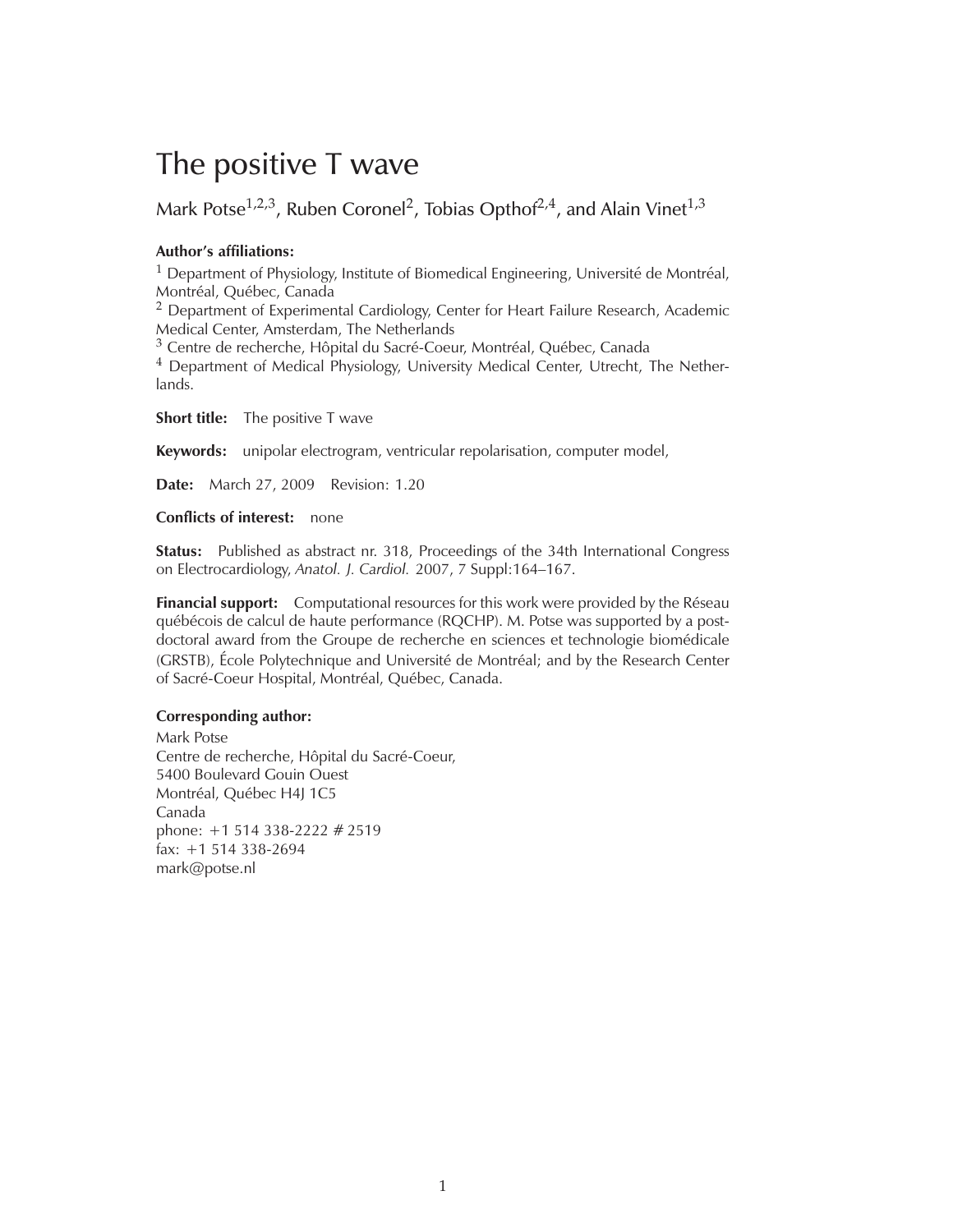# Abstract

**introduction** The instant of maximum slope  $(T_{up})$  of the T wave in the unipolar electrogram is a well-established measure of repolarisation time  $(T_R)$ . Nevertheless, recent observations on positive T waves have caused a renewed debate. The purpose of this study was to elucidate the mechanism that leads to positive and negative T waves and to investigate which electrogram feature best predicts *T*R.

**methods** We simulated propagating action potentials (AP) and electrograms with a bidomain reaction-diffusion model of the human heart including heterogeneous ion-channel properties. To explain positive T waves we compared results with those of a much simpler model, which predicts T waves from local and remote AP.

**results**  $T_R$  was defined as the instant of steepest downstroke of the AP. T-wave polarity was mostly determined by *T*R. Positive T waves occurred at early-repolarising sites. Correlation between  $T_{up}$  and  $T_R$  was  $> 0.99$ , in both negative and positive T waves. T-wave area and peak value also correlated highly with *T*R.

**conclusion** The polarity of the T wave is primarily determined by  $T_R$ . Positive T waves occur at early-repolarising sites. Local  $T_R$  is best estimated by  $T_{\text{up}}$ , also in positive T waves.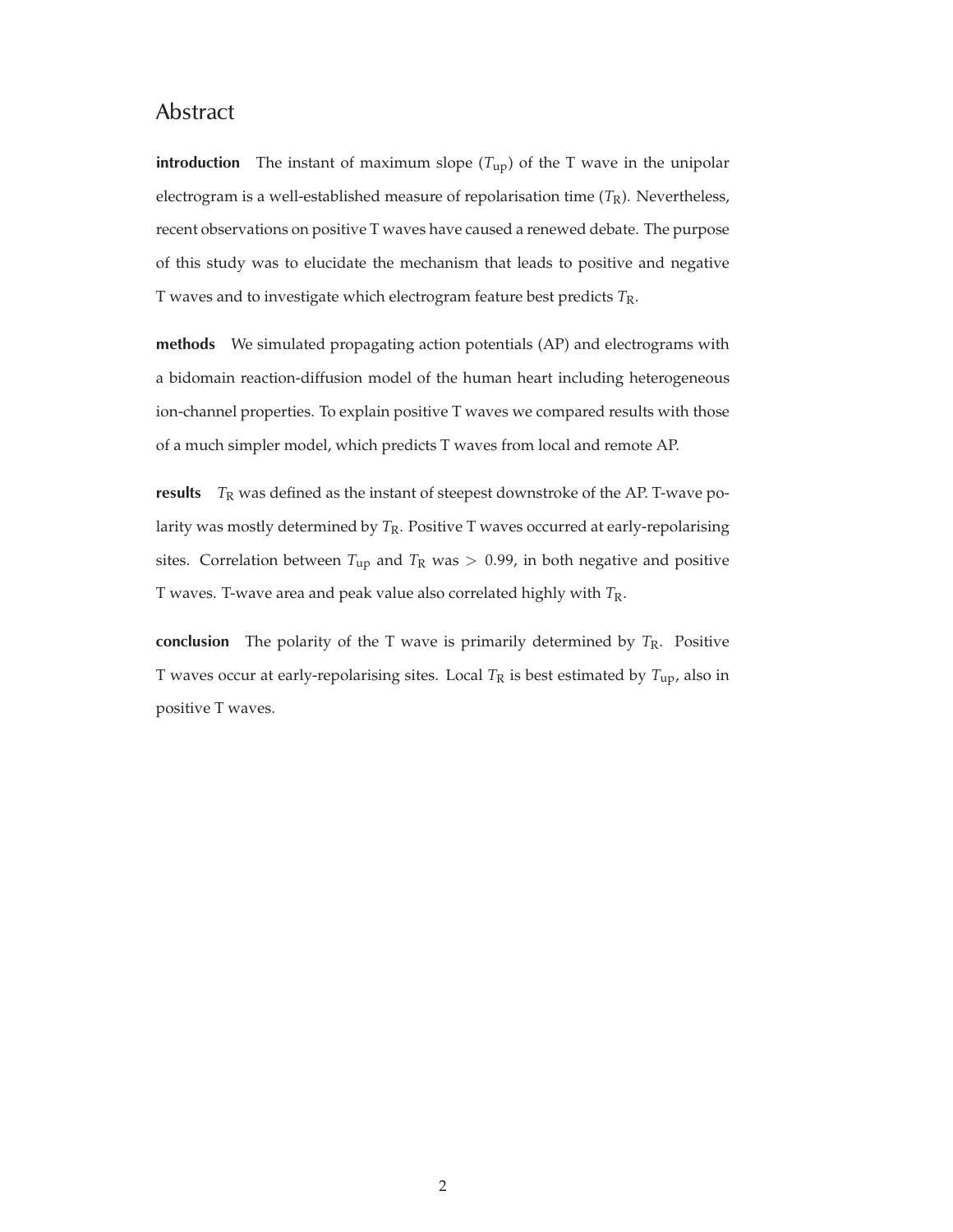# List of abbreviations

- **APD** action potential duration, 5, 8
- LV left ventricle,  $\overline{5}$
- **RV** right ventricle, 5
- UE unipolar electrogram,  $\leq$ , 5, 9
- $T_{\rm down}$  instant of steepest downstroke of the T wave,  $\underline{4}$  ,<br>  $8$
- *T*<sup>R</sup> Repolarisation time, 6, 8
- $T_{\rm up}$  instant of steepest upstroke of the T wave,  $\underline{4}$ , 8
- $\phi_e$  extracellular potentials,  $5$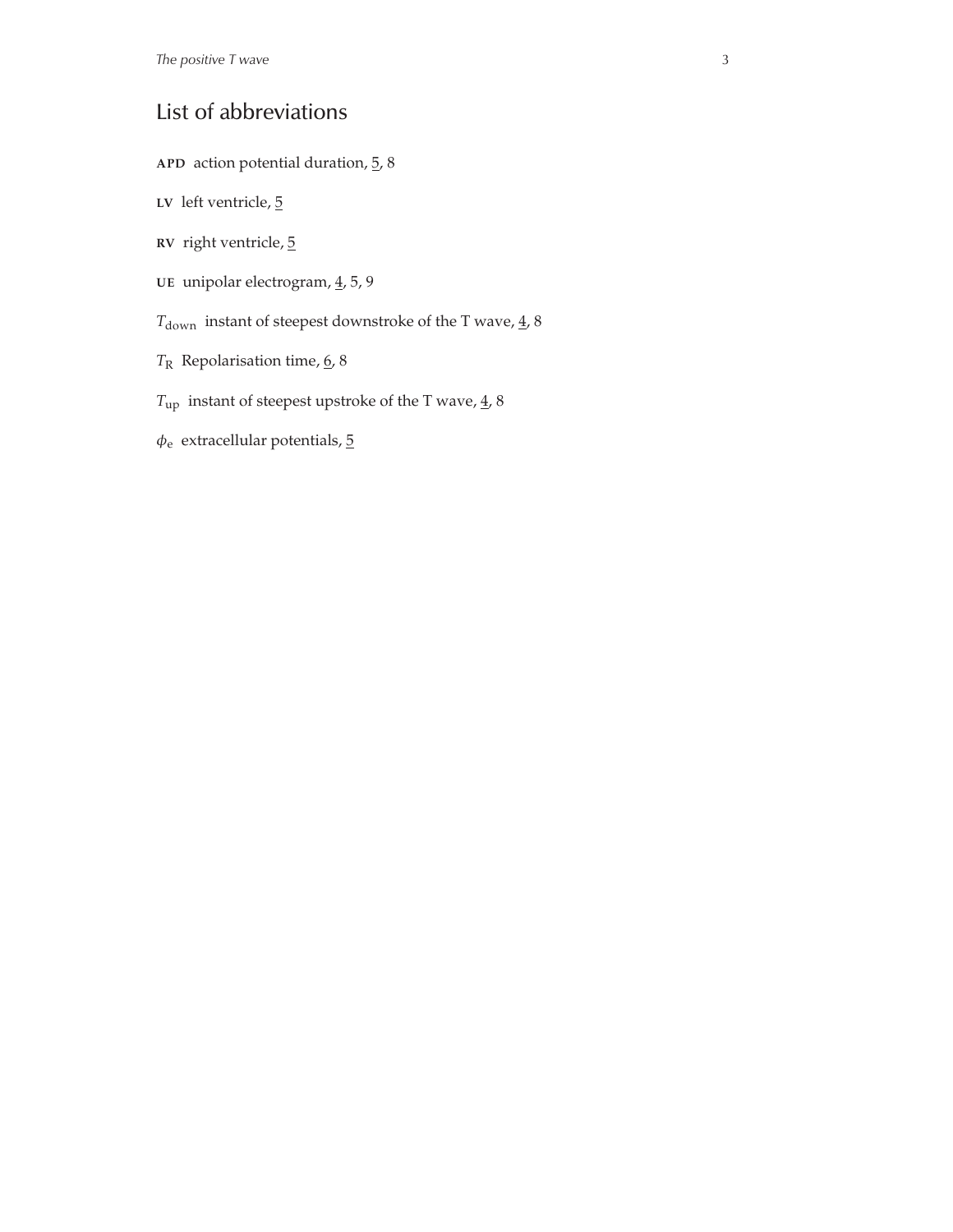# 1 Introduction

Measurement of repolarisation time from the unipolar electrogram (UE) is important for clinical studies of repolarisation abnormalities, as well as for experimental studies. It is therefore necessary to understand how the T wave in the electrogram is generated, and how it relates to local repolarisation time. The recent debate on repolarisation measurement in positive T waves [1–3] demonstrates that this understanding is incomplete.

Wyatt et al. [4] proposed to use the instant of steepest upstroke (*T*up) of the T wave in the UE as a measure of local repolarisation. Experimental and theoretical studies have confirmed the validity of this method [1]. Other authors have proposed that an exception should be made for positive T waves, using the instant of steepest downstroke ( $T_{\text{down}}$ ) of the T wave in the UE instead of  $T_{\text{up}}$  [5, 6].

In this study, we used a detailed 3-dimensional computer model of the human heart to show how, according to existent biophysical knowledge, the shape of the T wave is determined. We used the simulated electrograms to evaluate *T*up and relate it to repolarisation time as determined from the underlying action potentials.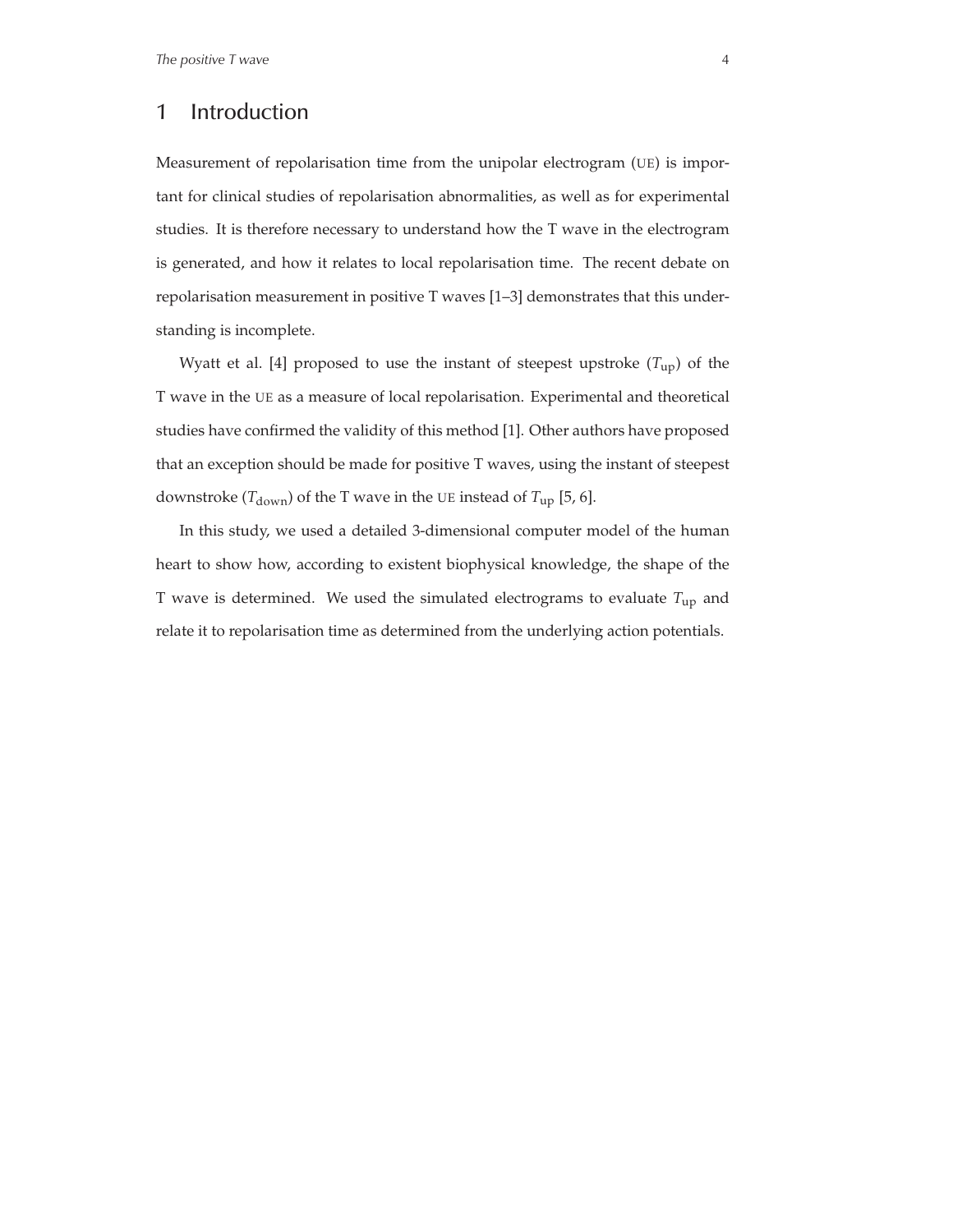# 2 Methods

 $V_{\rm m}$  and extracellular potentials ( $\phi_{\rm e}$ ) were simulated with a computer model of the human heart that has been described previously [7]. This model has anisotropic myocardium and heterogeneity of membrane properties (table 1). Propagating action potentials were computed by a monodomain reaction-diffusion model. Ionic currents were computed with the TNNP model for the human ventricular myocyte [8]. Some parameters of the ionic model were changed, and differences between the left ventricle (LV) and right ventricle (RV) were implemented according to published data (on canine hearts) [9, 10], as outlined in table 1. The types XL and XS (table 1) were used to implement abnormally long and short action potential duration (APD) in some experiments.

#### [Table 1 about here.]

Two different models were used for the computation of  $\phi_e$ : a "realistic model" and a "simple model." The realistic model computed  $\phi_e$  from  $V_m$  throughout the heart by solving

$$
\nabla \cdot ((G_i + G_e) \nabla \phi_e) = -\nabla \cdot (G_i \nabla V_m)
$$
\n(1)

where *G*<sup>i</sup> and *G*<sup>e</sup> are the intracellular and extracellular conductivity tensor fields, respectively [7]. The reference potential for electrograms was taken from the roof of the right atrium.

If it is assumed that the heart and intracavitary blood are uniformly isotropic and that the reference point is equally well connected with any position in the ventricles, then the UE at a point *x* is simply a scaled mirror image of the difference between the local  $V_m$  and the average  $V_m$  in the ventricular myocardium ( $V_{avg}$ ):

$$
\phi_{\text{e,simple}}(x) = -\frac{\sigma_{\text{i}}}{\sigma_{\text{i}} + \sigma_{\text{e}}} \left( V_{\text{m}}(x) - V_{\text{avg}} \right) \tag{2}
$$

where  $\sigma_e$  and  $\sigma_i$  represent the conductivities of the extracellular and intracellular domains, respectively. The "simple model" used this formula. For the fraction  $\sigma_i/(\sigma_i + \sigma_e)$  the value 0.25 was chosen.

Simulations were performed with a normal-heart model and models containing a modified zone of 10 mm radius located in the LV free wall. This zone had either abnormally short or abnormally long APD.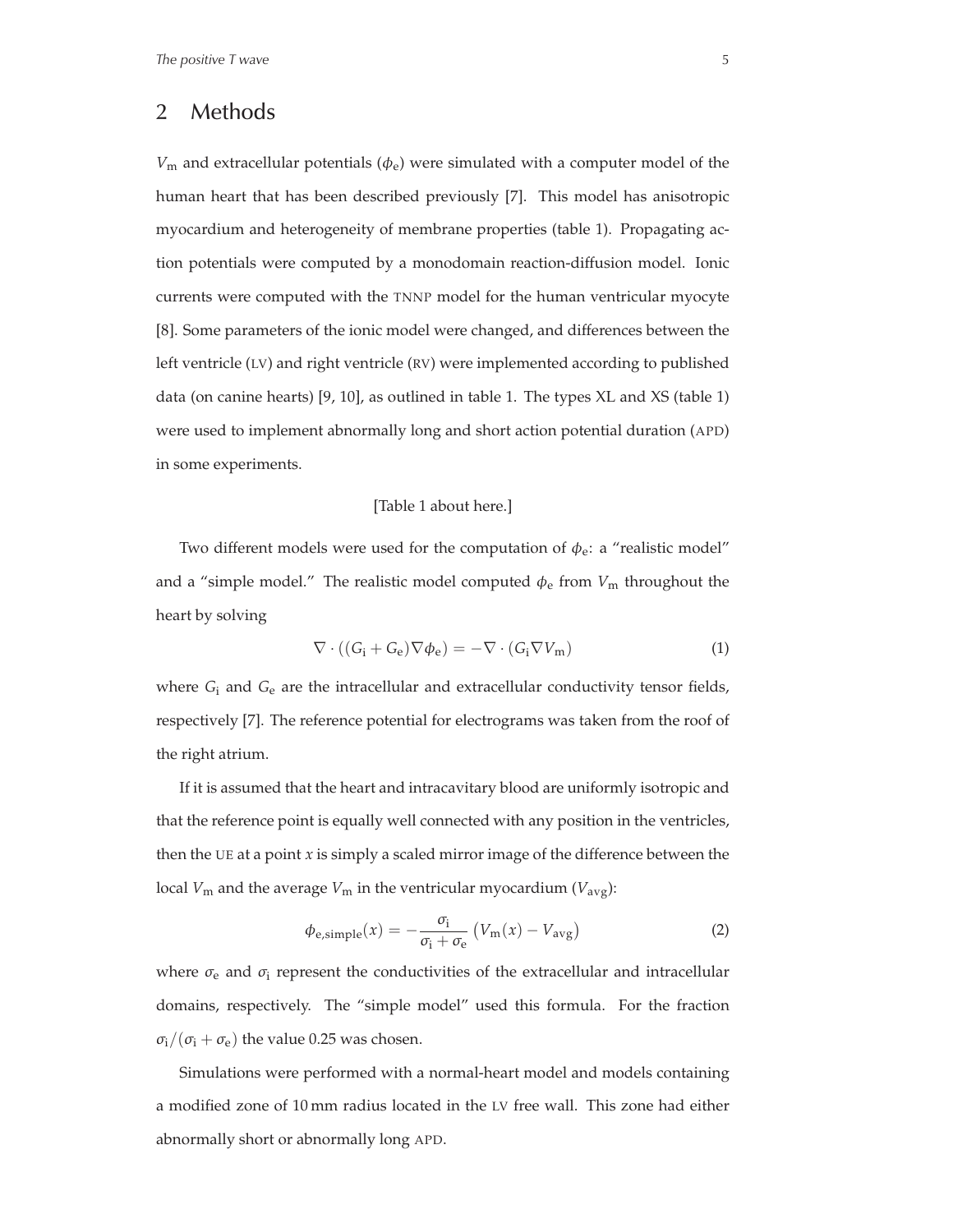**The positive T wave** 6

T waves could be positive, negative, biphasic, or multiphasic. To allow a division into positive and negative T waves, we evaluated the areas enclosed by the zero line and the electrogram, from the instant 100 ms after local depolarisation to the end of the simulation. A T wave was defined as positive when the positive area exceeded the negative area. Repolarisation time  $(T_R)$  was defined as the instant of steepest downstroke of  $V_m$ .  $T_R$  and  $T_{up}$  were evaluated in the interval from 100 ms after local depolarisation to the end of the simulation (500 ms after the first activation). For positive T waves,  $T_{down}$  was evaluated in the interval from  $T_{up}$  to the end of the simulation. For negative T waves,  $T_{\rm down}$  was not assessed.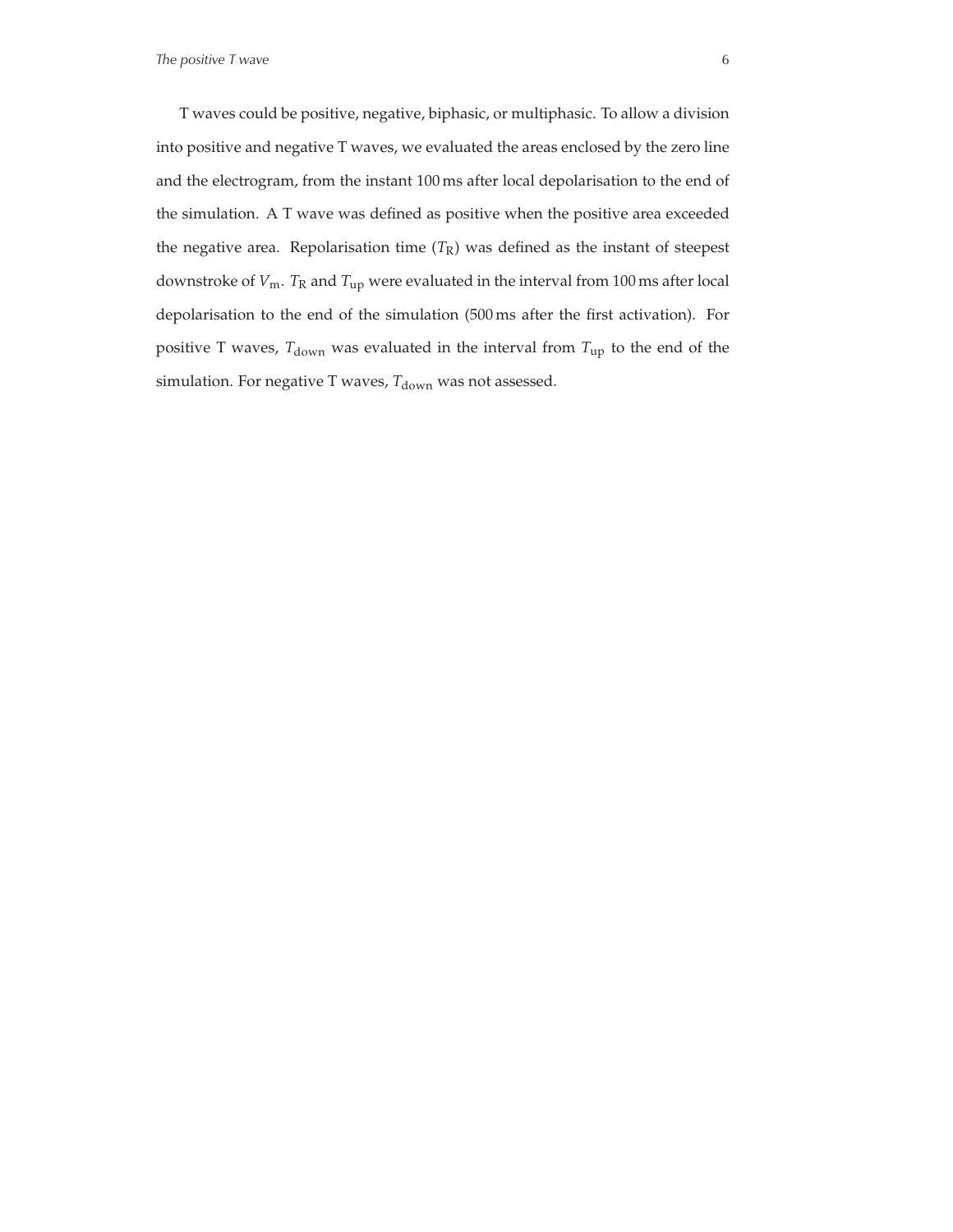## 3 Results

Figure 1, panel A, demonstrates the simple model for one site in the heart. In panel B, electrograms are compared that were computed with the "simple" and "realistic" models. These simulated electrograms were highly similar. The two models agreed on the polarity of the T wave in 90% of the analysed positions (panel C,  $N = 10<sup>4</sup>$ ). Correlation between the T-wave area computed by the two models was  $0.96$  ( $N =$  $10<sup>4</sup>$ ).

These comparisons show that the T wave is essentially determined by the local  $V_m$  and by  $V_{avg}$ . The electrogram is positive when local  $V_m$  is lower than  $V_{avg}$ . This happens in particular for early-repolarising cells. The electrogram remains positive as long as there are depolarised cells elsewhere in the heart. This implies that all T waves, except for the latest repolarising area, must end positively. The examples in figure 1 illustrate this.

#### [Figure 1 about here.]

The simple model does not define electrogram shapes outside the myocardium. The realistic model reproduced the well-known shape of the cavity potential [11]. The simple model also failed to reproduce the low-amplitude electrograms that the realistic model predicted in thin trabeculae.

In the normal heart, positive T waves were found in 44 % of the analysed positions. Average  $T_R$  at locations with positive T waves was 40 ms earlier than at locations with negative T waves. In figure 2, panel A, T<sub>R</sub> distribution is shown separately for positive and negative T waves. Most positive T waves were associated with  $T_R$  that were earlier than those of negative  $T$  waves, but some overlap between the two distributions was present. Figure 2, panels B and C, show that T-wave area and peak value correlate highly with *T*R.

#### [Figure 2 about here.]

Figure 3 shows a sample of electrograms taken from various sites in the heart, selected to show the variation in T-wave shape from entirely positive through biphasic to negative. Local repolarisation times  $(T_R)$  are indicated with dots in the electro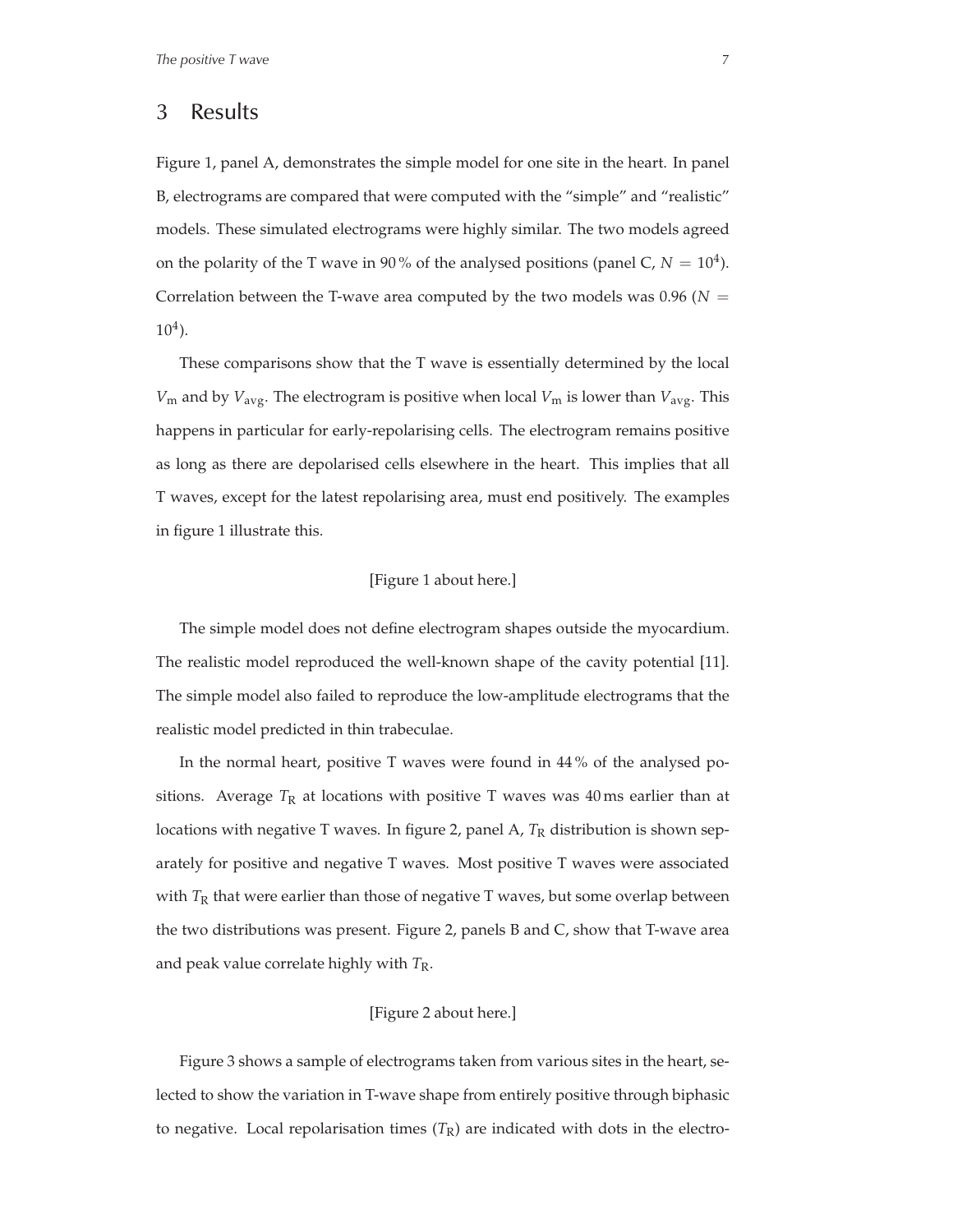grams. These are invariably located on the upslope of the T wave. All T waves in this example end positively, and at the same time, as in the simple model.

#### [Figure 3 about here.]

Differences between repolarisation parameters were computed for  $N = 10^4$  individual positions, and the average and standard deviation of the difference were computed. For positive T waves,  $T_{\text{up}}$  underestimated  $T_R$  by  $0.1 \pm 2.3$  ms and  $T_{\text{down}}$ overestimated  $T_R$  by  $28.7 \pm 8.1$  ms.

Figure 4 shows scatter plots comparing electrogram-based estimates of repolarisation with  $T_R$ . For negative T-wave morphologies,  $T_{up}$  correlated very well with *T*R. The slope of the regression line was close to 1. For positive T waves the correlation was somewhat lower, but still very high. Correlation between  $T_{down}$  and  $T_R$ was much lower, and associated with a slope of only 0.65.

#### [Figure 4 about here.]

A simulation was performed with a small area in which cells had a very short APD (type XS in table 1). Statistics were compared with those of the normal heart. While differences in  $T_{\text{up}}$  ( $\Delta T_{\text{up}}$ ) correlated well ( $r = 0.995$ ) with differences in  $T_R$ ( $\Delta T_{\rm R}$ ), the differences in  $T_{\rm down}$  ( $\Delta T_{\rm down}$ ) were more weakly related (*r* = 0.769). Regression slopes were 1.015 for  $T_{\text{up}}$  and 0.392 for  $T_{\text{down}}$ . Analysis was limited to those waves that were positive both with and without  $XS$  zone ( $N = 4280$ ).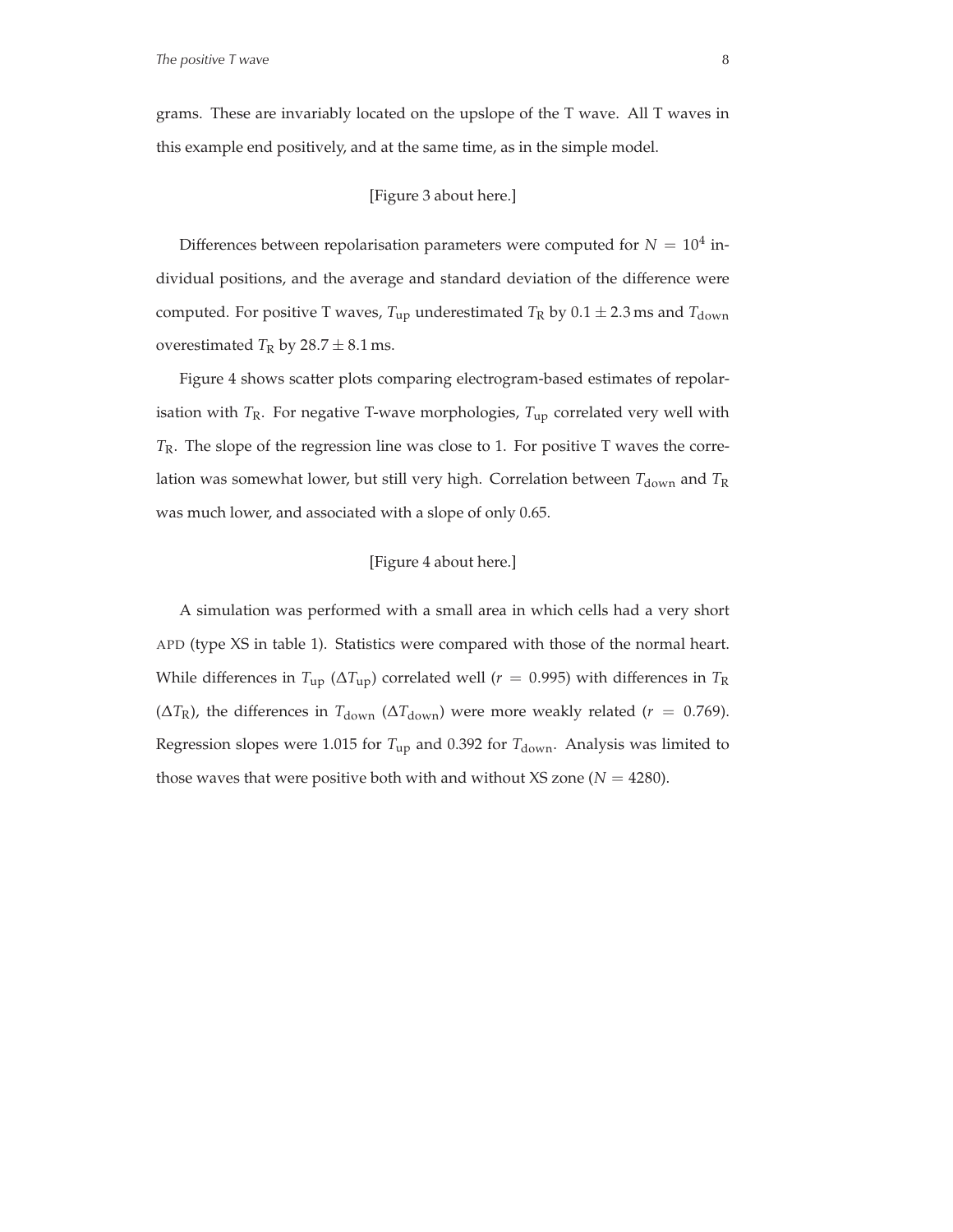### 4 Discussion

Our model predicts that 1) the polarity of the T wave is mostly determined by the difference between local membrane potential and the average of all membrane potentials in the ventricles. Positive T waves occur therefore at early-repolarising sites, negative T waves at late-repolarising sites. 2) Local repolarisation time is best estimated by the instant of maximum slope of the T wave, whatever its polarity. 3) Failure of this method is to be expected in thin isolated bundles. 4) All T waves end at the same time. 5) All but the very latest T waves end positively.

We have shown that at least for T waves in healthy tissue the UE can be understood as a downscaled and inverted difference between the local  $V_m$  and the average  $V_m$  in the heart. With this simple model, the meaning of the T wave in the UE is immediately clear. The signal is positive when the local  $V_m$  is more negative than the average, and negative when the local  $V_m$  is more positive. The most earlyrepolarising sites are therefore characterized by positive T waves. Later sites have an initially negative T wave, due to the decrease of the average potential caused by the earlier sites. When they repolarise themselves, their  $V_m$  quickly becomes more negative than the average, causing a rapid change in their UE from negative to positive. Only the latest repolarising sites have entirely negative T waves. In a computer model, not disturbed by noise and electrical interference, it is possible to see that all T waves are either positive or biphasic with a positive second phase, except at the very latest repolarising sites. In addition, all T waves end simultaneously. Both the "simple model" and the more realistic bidomain model demonstrate that the steepest upslope of the T wave is associated with the steepest downslope of local *V*m.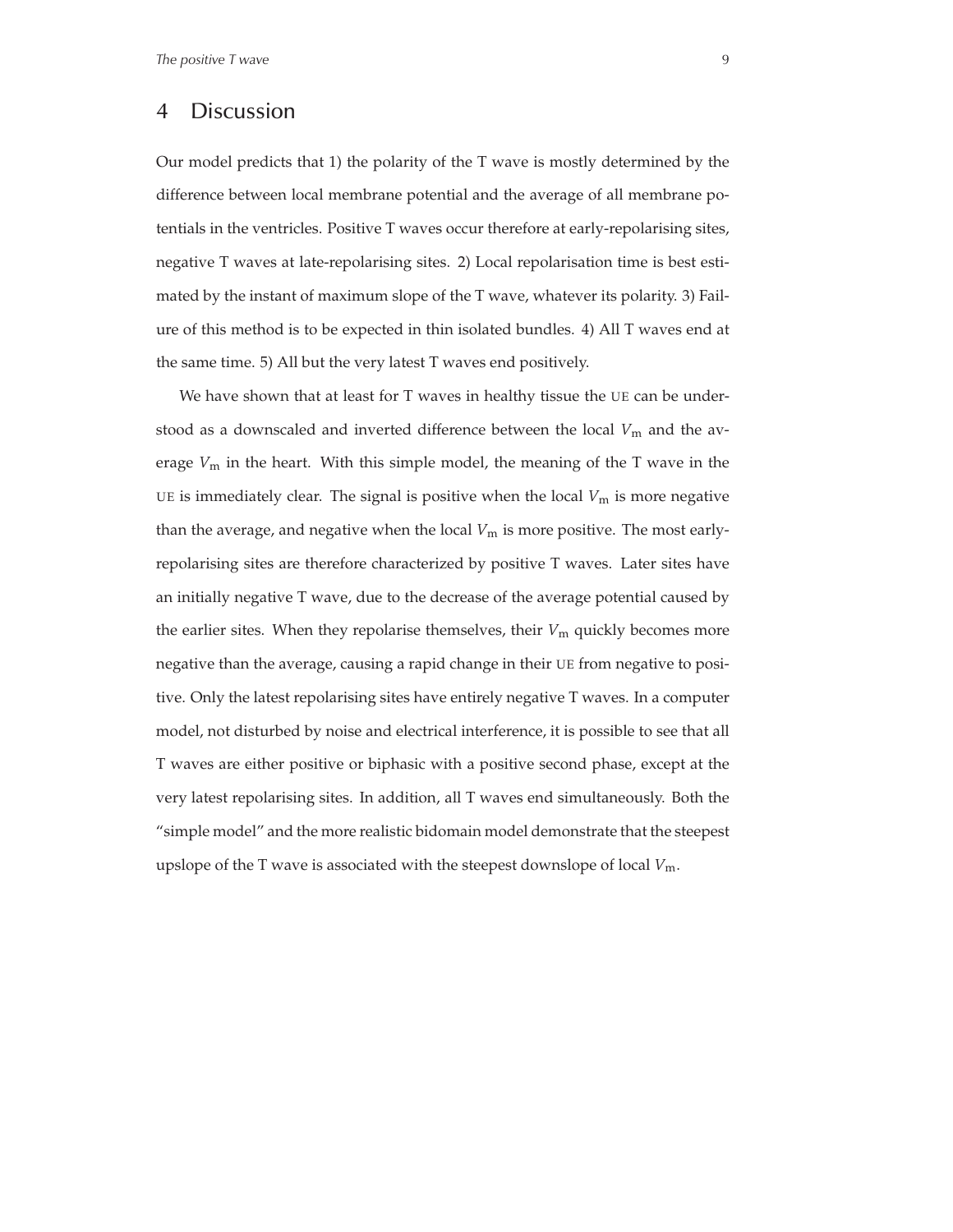# References

- [1] Coronel R, de Bakker JMT, Wilms-Schopman FJG, Opthof T, Linnenbank AC, Belterman CN, Janse MJ. Monophasic action potentials and activation recovery intervals as measures of ventricular action potential duration: Experimental evidence to resolve some controversies. Heart Rhythm 2006; 3:1043–1050.
- [2] Yue AM. The controversy over measurement of activation recovery intervals continues. Heart Rhythm 2006; 4:120–121. (letter).
- [3] Coronel R, Opthof T, de Bakker JM, Janse MJ. The downslope of a positive T-wave of a local electrogram reflects remote activity. Heart Rhythm 2006; 4:121. (letter).
- [4] Wyatt RF, Burgess MJ, Evans AK, Lux RL, Abildskov JA, Tsutsumi T. Estimation of ventricular transmembrane action potential durations and repolarization times from unipolar electrograms. Am. J. Cardiol. 1981; 47 (Part II):488. (abstract).
- [5] Gepstein L, Hayam G, Ben-Haim SA. Activation-repolarization coupling in the normal swine endocardium. Circulation 1997; 96:4036–4043.
- [6] Yue AM, Paisey JR, Robinson S, Betts TR, Roberts PR, Morgan JM. Determination of human ventricular repolarization by noncontact mapping; validation with monophasic action potential recordings. Circulation 2004; 110:1343–1350.
- [7] Potse M, Dubé B, Richer J, Vinet A, Gulrajani RM. A comparison of monodomain and bidomain reaction-diffusion models for action potential propagation in the human heart. IEEE Trans. Biomed. Eng. 2006; 53:2425–2435.
- [8] ten Tusscher KHWJ, Noble D, Noble PJ, Panfilov AV. A model for human ventricular tissue. Am. J. Physiol. Heart Circ. Physiol. 2004; 286:H1573–H1589.
- [9] Volders PGA, Sipido KR, Carmeliet E, Spätjens RLHMG, Wellens HJJ, Vos MA. Repolarizing  $K^+$  currents  $I_{TO1}$  and  $I_{Ks}$  are larger in right than left canine ventricular midmyocardium. Circulation 1999; 99:206–210.
- [10] Di Diego J, Cordeiro J, Goodrow RJ, Fish JM, Zygmunt AC, Pérez G, Scornik F, Antzelevitch C. Ionic and cellular basis for the predominance of the Brugada syndrome phenotype in males. Circulation 2002; 106:2004–2011.
- [11] Zimmerman HA, Hellerstein HK. Cavity potentials of the human ventricles. Circulation 1951; 3:95–104.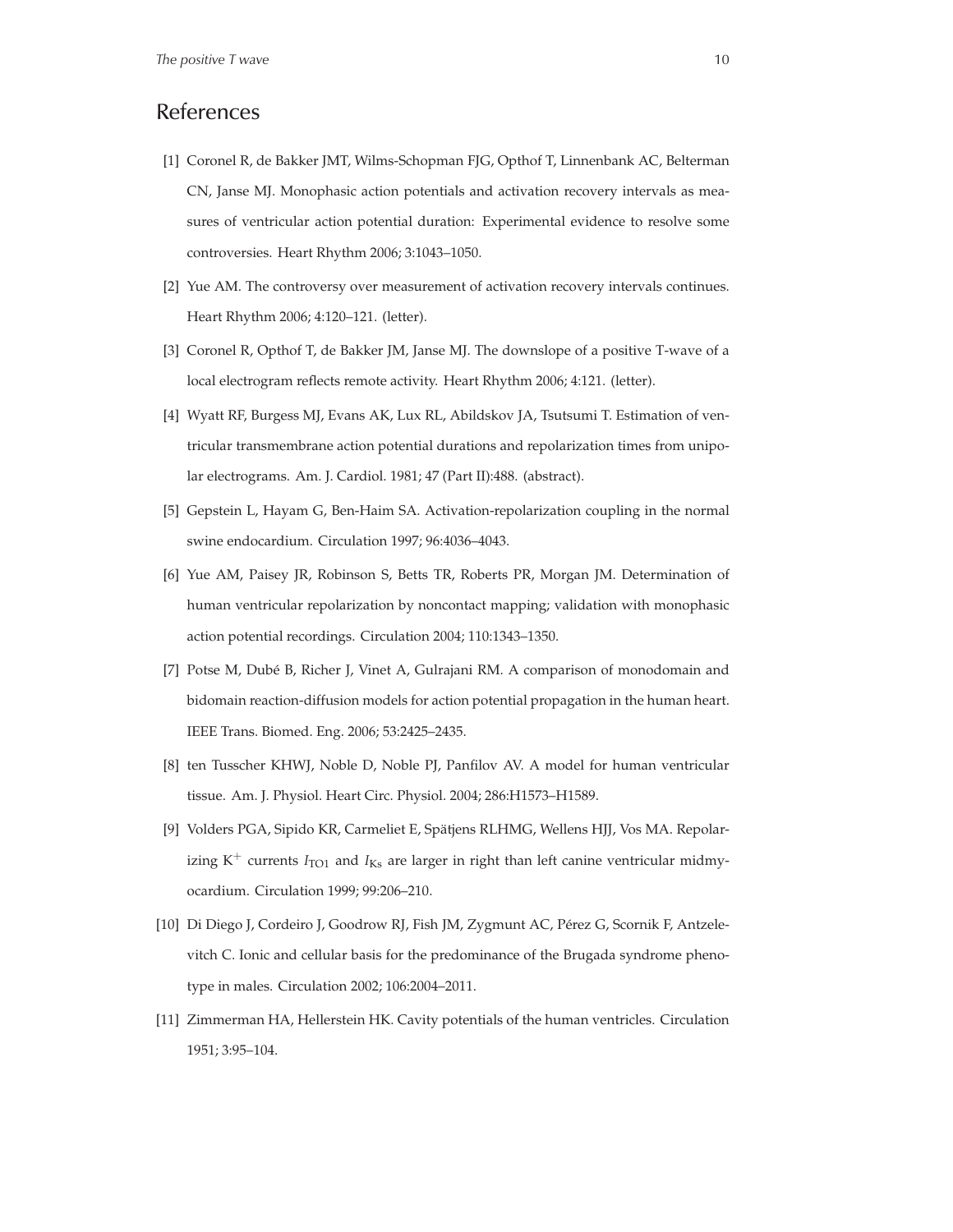**Table 1:** *Selected parameters of the ionic model.*

|                                     |               |       | LV epi LV M (LV&RV) endo RV M RV epi XS |       |       |                 | XL.   |
|-------------------------------------|---------------|-------|-----------------------------------------|-------|-------|-----------------|-------|
| $Gto$ (nS/pF)                       | $0.294$ 0.294 |       | 0.073                                   | 0.504 | 0.882 | $0.294$ $0.073$ |       |
| $G_{\rm Ks}$ (nS/pF)                | 0.245         | 0.062 | 0.245                                   | 0.112 | 0.490 | 0.735           | 0.010 |
| $G_{\text{Kr}}$ (nS/pF) 0.096 0.096 |               |       | 0.096                                   | 0.096 | 0.096 | 0.096           | 0.020 |

Parameter values that are different from the original TNNP model [8] are printed in bold type. Units are nS = nanoSiemens, pF = picoFarad.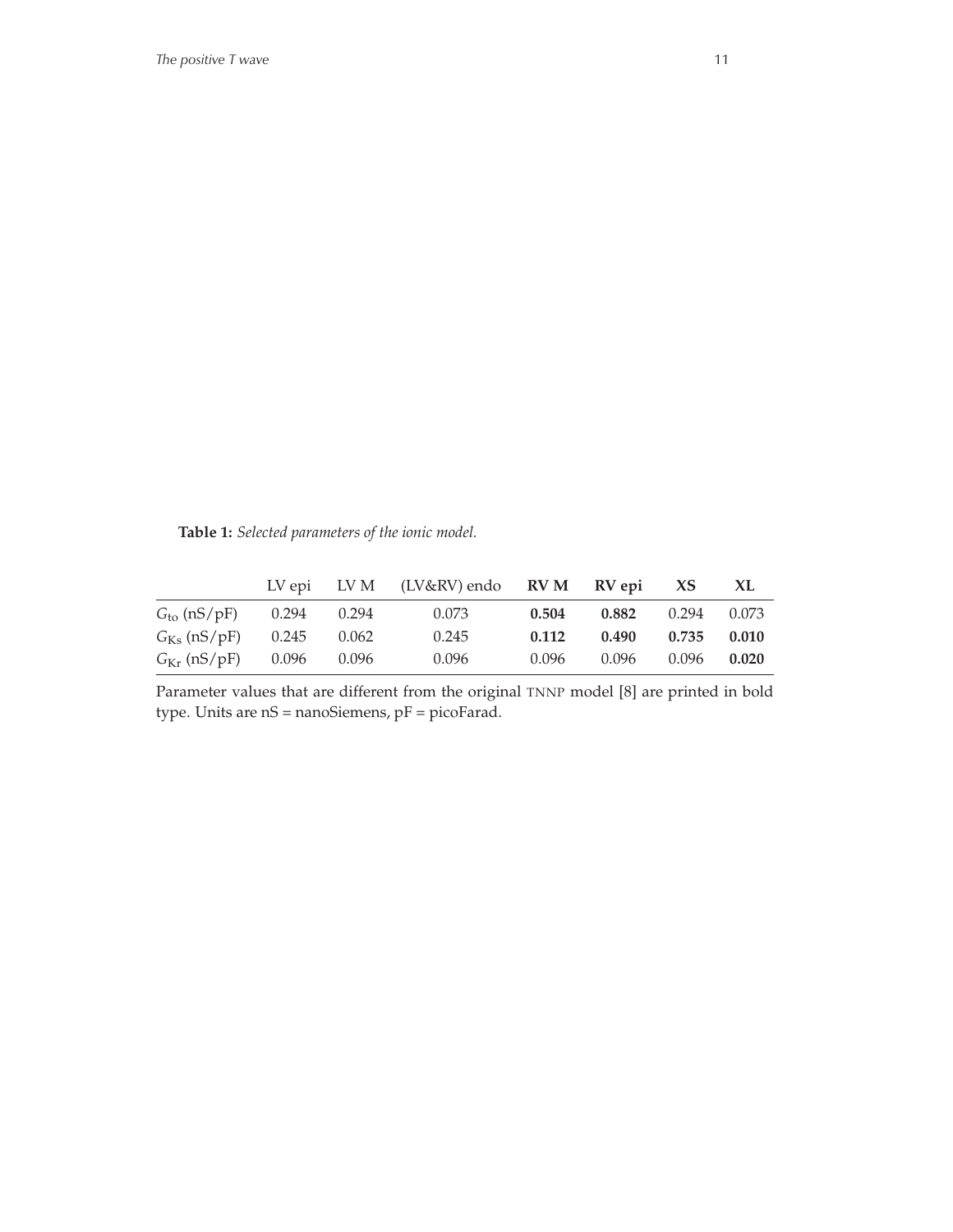

**Figure 1:** *Comparison between the simple and realistic models of the UE. Panel A shows how an electrogram is reconstructed according to the "simple model." The top panel shows V*avg *(dashed line) and local V*<sup>m</sup> *(drawn line) at a position in the right-ventricular subepicardium. The middle panel shows their temporal derivatives (dashed for dV*avg/*dt). The lower panel shows the reconstructed electrogram. In panel B, electrograms according to the simple model (black lines) are compared to the realistic model (gray lines). In panel C, T-wave polarity according to the two models is compared for a sample of* 10<sup>4</sup> *positions randomly distributed in the ventricles.*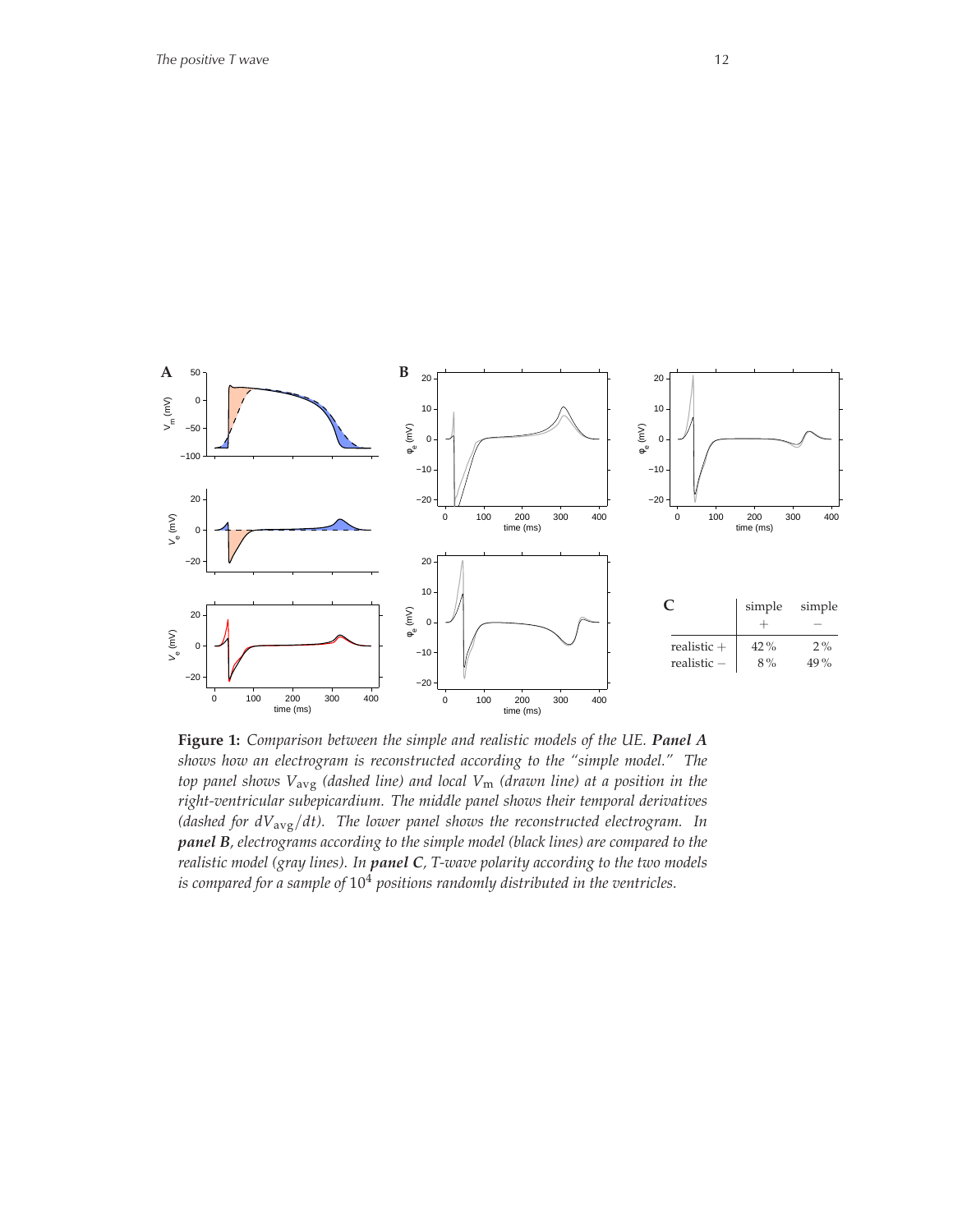

**Figure 2:** *Panel A: Distribution of T*<sup>R</sup> *for positive T waves (black bars) and for negative T waves (white bars); N* = 10<sup>4</sup> *. Panel B: scatter plot demonstrating the correlation between T*<sup>R</sup> *and T-wave integral; N* = *1000 for clarity. Panel C: scatter plot demonstrating the correlation between*  $T_R$  *and T-wave peak value;*  $N = 1000$ .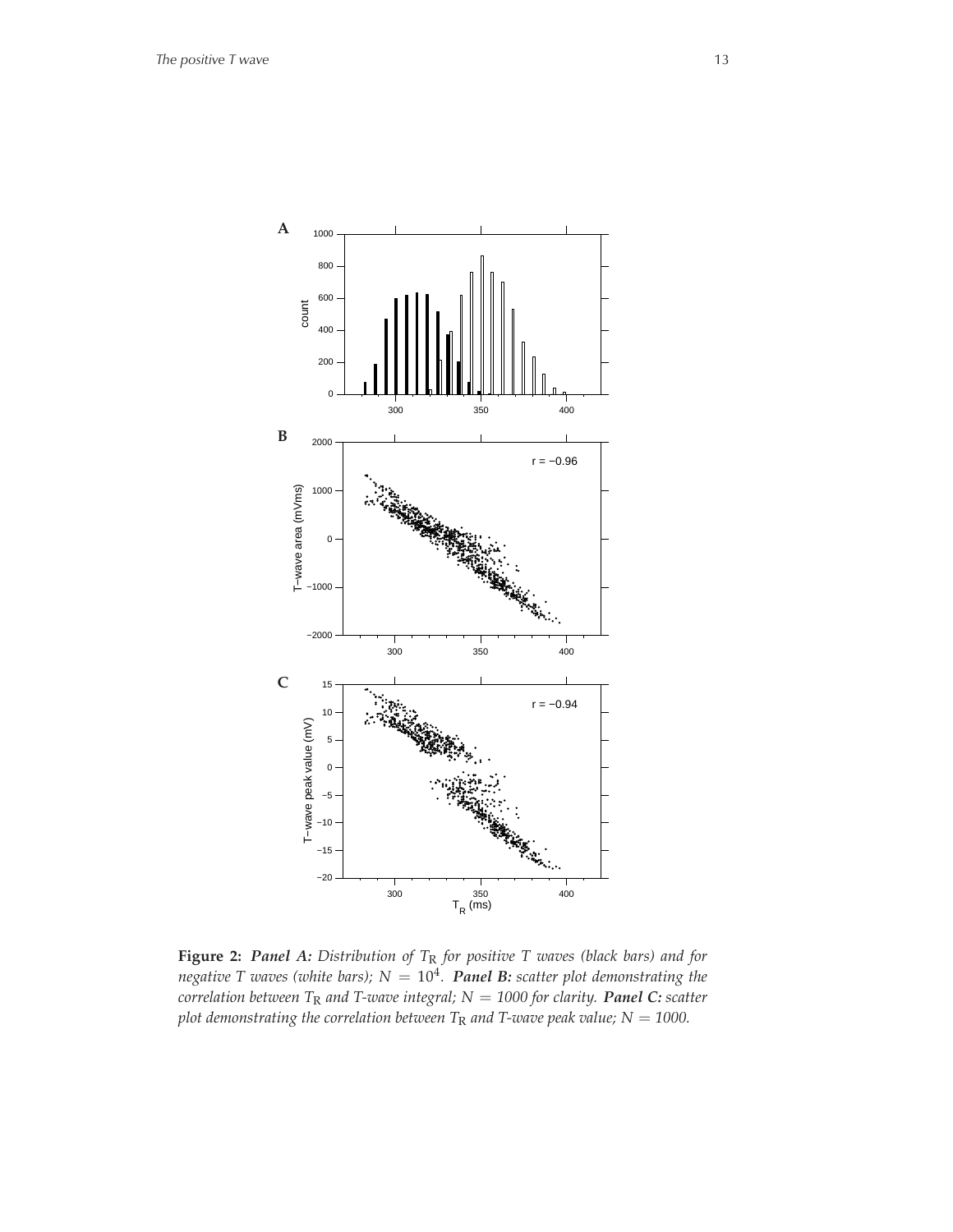

**Figure 3:** *Simulated electrograms from various sites in the ventricles, selected to show a variety of T-wave shapes from positive through biphasic to negative. Local T*<sup>R</sup> *are indicated with dots.*